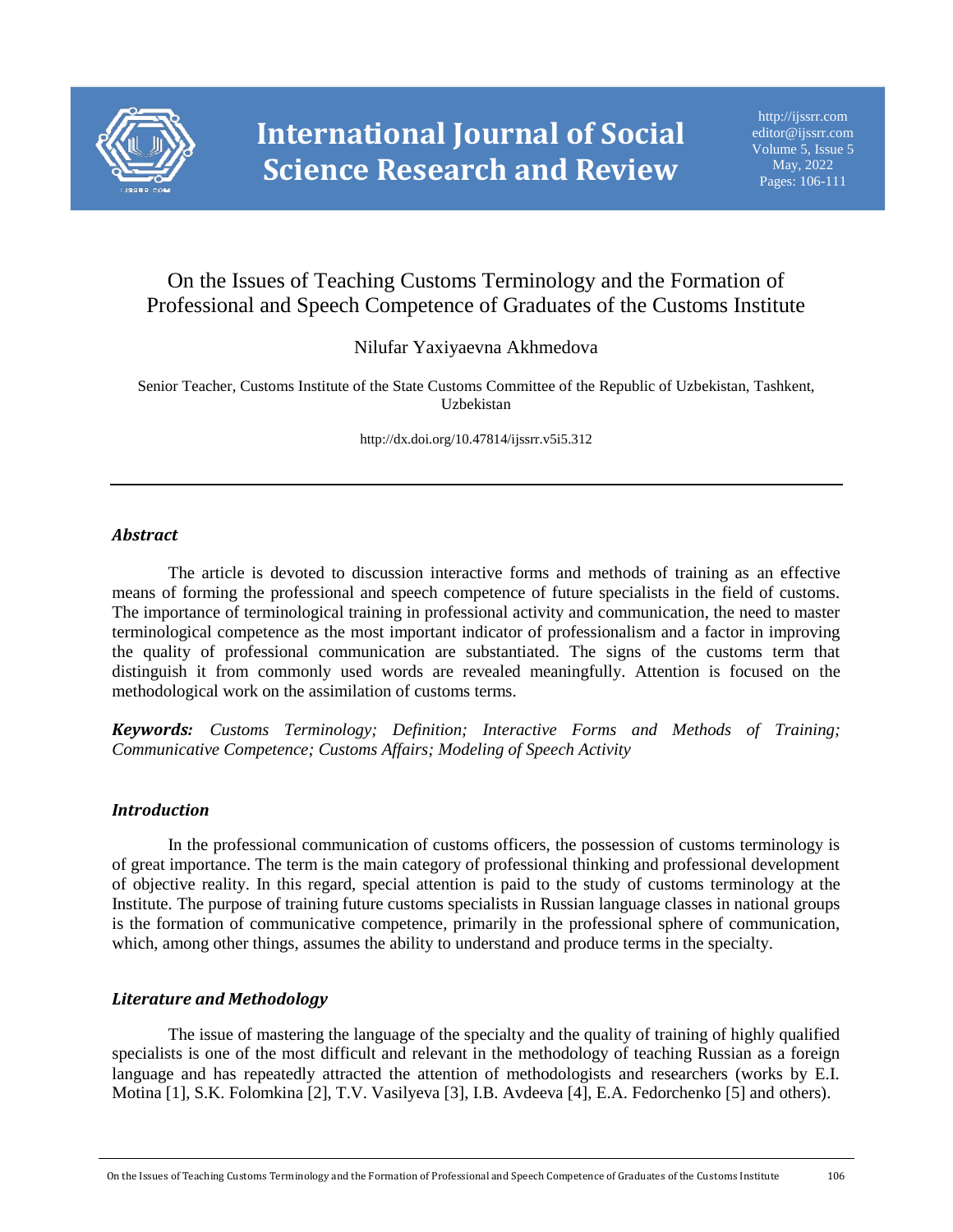

The purpose of the study is to analyze and systematize the main aspects and difficulties of studying customs terminology in Russian language classes in national groups at a military university, to present a system of work on the assimilation of professionally–oriented vocabulary by cadets who speak Russian at the B2 level.

#### *Material and Methods of Research*

The elaboration and testing of educational materials was carried out on the basis of the Department of Uzbek and Foreign Language of Customs Institute of the State Customs Committee of the Republic of Uzbekistan (Tashkent) in classes with cadets of national groups studying Russian in the main courses of study.

The research material was scientific texts on special disciplines ("Customs control", "Customs payments"," Customs law", "Customs expertise", etc.) studied by cadets studying in the specialty "Customs affairs", "Jurisprudence (legal support of economic security)" as well as manuals and scientific research devoted to the problem of studying professionally-oriented vocabulary in Russian language classes in national groups.

Research methods are empirical, theoretical, and pedagogical, such as observing the process of studying customs terminology in Russian classes by cadets of the main courses of study, interviewing cadets, analyzing and summarizing scientific literature, manuals on learning lexicology in Russian language classes, conversations with teachers of special disciplines.

#### *Results and Discussion*

In our opinion, the formation of the basic speech skills and abilities of the cadets of the Customs Institute, their professional and speech competence occurs largely in the process of mastering customs terminology in Russian. When studying a number of topics, including the topic "Customs terminology", the possibilities of the specialty language in lawmaking, its role as the main tool in the future profession are considered, it is emphasized that conceptual certainty and the corresponding terminological clarity are the main requirements for textual registration of official documentation. Being correlated with the scientific style, the language of specialist of the customs authority is based on a certain terminology, to which each concept in customs legislation performs a certain function aimed at the most accurate expression of the relevant subject. The competent use of terminology in the context of each regulatory document is an indicator of the quality of the customs officer's knowledge of legislation.

The work on the study of the differential features of the term, in particular customs, begins with its definition. A customs term is a word (or phrase) that is used in legislation and is a generalized name of a customs concept, and customs terminology is a set of professional terms used in legal documents regulating the procedure for managing customs affairs, as well as in the process of practical implementation of such documents. [1,90]

Customs terminology manifests itself in the field of functioning, where terminological units exist in the context and where the interaction of terms is carried out within the framework of this term system. For example, special literature on customs affairs and customs law, texts of legislative acts.

The basic conceptual apparatus used in customs affairs is formed in the following sources:

- in the Customs Code of the Republic of Uzbekistan;
- in the Law "On the State Customs Service";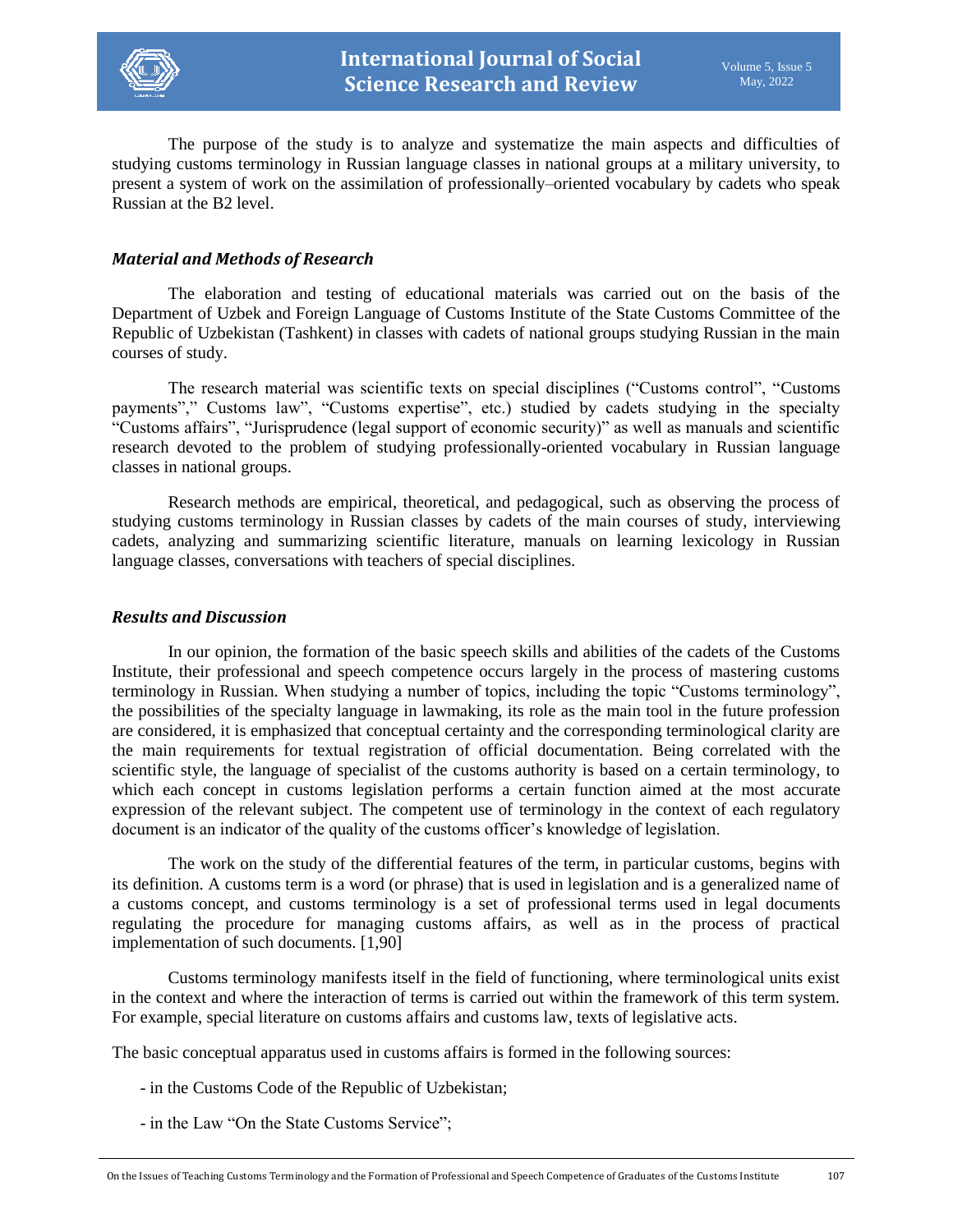

- in regulatory legal acts issued by the Government of the Republic of Uzbekistan concerning the activities of customs authorities;
- in the regulations issued by the State Customs Committee;
- in international treaties and agreements.

It should be noted that the correct interpretation of concepts plays an important role in customs clearance and customs control. Free and incorrect interpretation can lead to violation of the rights and freedoms of individuals, and damage both personal and state interests.

The signs of a customs term that distinguish it from commonly used words are:

- 1) nominativeness (the term is used to name a special concept and can be a noun (for example, duty), or a noun phrase with an adjective (for example, a cargo customs declaration), an abbreviation (CCD);
- 2) belonging to a certain thematic area and terminology system (for example, to the field of customs law);
- 3) definiteness, that is, the presence of a definition reflecting the essential features of an object or phenomenon. [5,90]

Definition (from Latin definitio) – a brief definition of a concept reflecting the essential features of an object or phenomenon; interpretation of a word. [5,193] The authors of textbooks and manuals note that the term should be:

- 1) unambiguous;
- 2) devoid of emotional and expressive coloring;
- 3) having strict logical delineation of semantic boundaries.

Among the specific properties of the term are also called consistency and the presence of a definition, a clear scope of application and stylistic neutrality.

In accordance with the spheres of functioning, it is advisable to conditionally divide customs terminology into:

- customs and economic, expressing the categories of customs affairs;
- customs and legal, concerning the concepts of customs law. The terminology of customs law in its entirety is also subject to classification, in which, taking into account the functional and stylistic affiliation of words, the following groups of terms can be distinguished:
- commonly used concepts used in regulatory documentation (legislative acts, charters, regulations, instructions, etc.);
- specially-legal, used mainly when detecting violations of customs legislation in the process of conducting pre-investigation inspections, inquiries (violation of customs legislation, concealment from customs control, material evidence, contraband items, witnesses, detention, etc.).

In turn, the terminology of customs affairs (customs and economic) can be divided into the following areas of activity: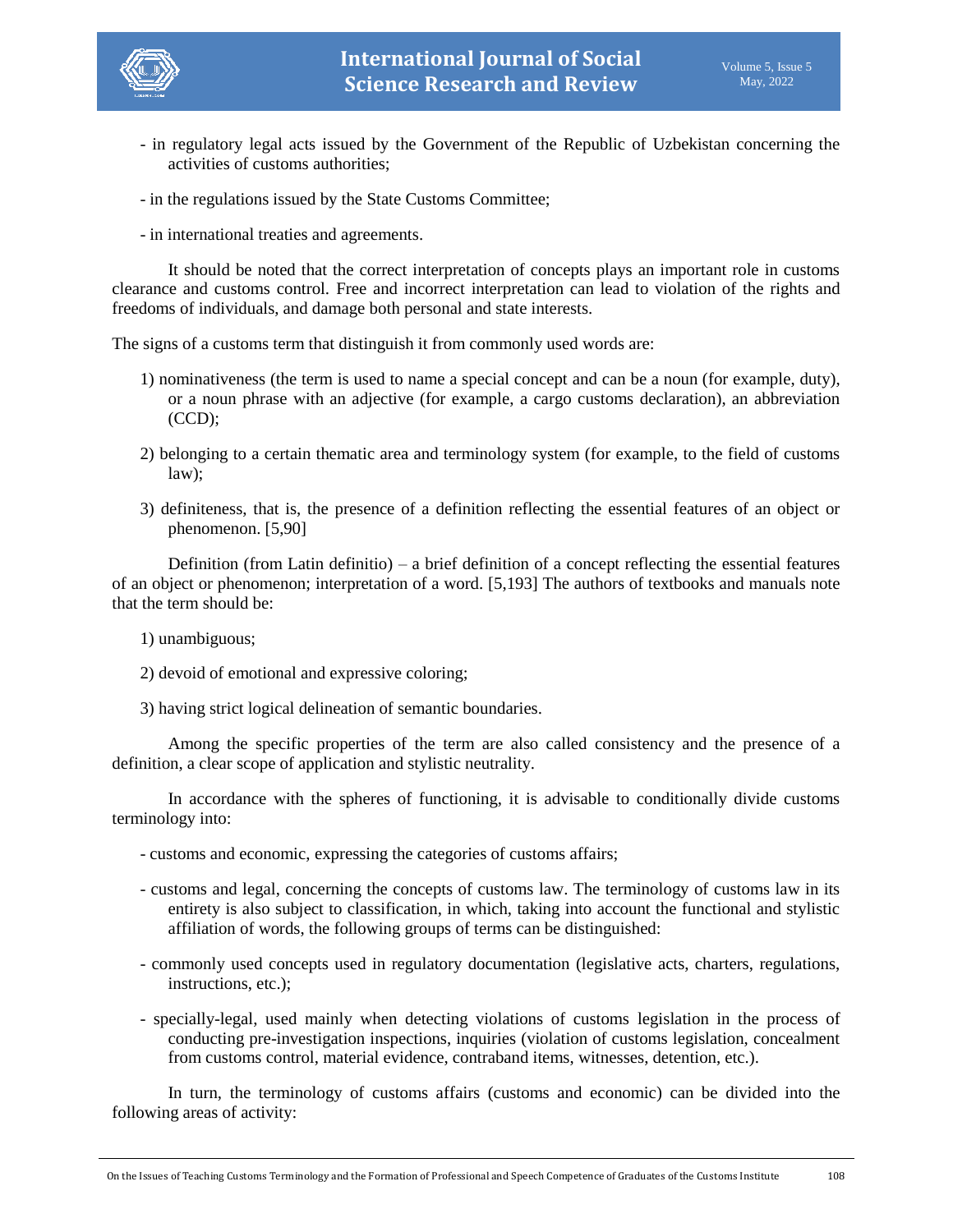

- customs control declaration, customs inspection of cargo, personal inspection, carrier, declarant, consignor, cargo customs declaration, permission for export, import, export, transit, etc.
- currency control currency values, cash national and foreign currency, currency terms of the contract, exchange rate, freely convertible currency, etc.
- customs payments imposition of customs payments, excise tax, adjustment of customs value, installments, customs privileges and preferences, etc.
- customs expertise incoterms, commodity nomenclature of foreign economic activity, supposition of goods, samples and samples of goods, etc.

The classification of terms used in the customs system allows us to trace the main features of the use of not only single concepts, but also a whole set of terms that serve as an auxiliary lever in training.

Methodological work on the assimilation of terms should be considered as one of the most important components of the educational process, the main purpose of which is the assimilation of the terminological vocabulary of this subsystem of the language, which allows you to actively use words when constructing your own statements in the communication process. The handling of terminology should begin at the stage of a certain level of competence previously acquired by the cadets, formed at the first stage of teaching common vocabulary.

According to linguist A.A.Sharapov: "When studying terminology, as a rule, semantic difficulties arise, therefore, when teaching special vocabulary in classes on Russian as a foreign language, one should observe the principle of motivation and follow to the step-by-step formation of the terminological lexical base" [6, p. 146].

The study of terminological vocabulary is carried out by us not simultaneously, but in a set of exercises that systematize and consolidate a new terminological unit. In this connection, we have developed a system of exercises and tasks for the assimilation of customs terminology in working with terms, the following sequence is observed: introduction of terminological vocabulary (preparatory exercises) – language exercises – communicative and speech exercises.

The division of exercises into 3 types involves the simultaneous allocation and functioning of pretext and post-text exercises in working with the terms, since the text in the specialty is the main unit of training.

Let's look at some post-text tasks:

- 1. Creating a cluster based on reference material. Draw up a scheme of concepts by arranging the information presented in the reference materials. (The reference materials contain customs terms representing two groups (terms of customs law and customs affairs). Task: correctly distribute them into groups. For example: offender, export, declaration, detainee, etc.
- 2. Preparation of proposals. Cadets with the same term that the text was associated with make up 6 sentences. Prerequisite: the term must be in different case forms.
- 3. Microtext construction. Cadets are given the task to compose a text, including the studied terms (5 terms). The text can have both the form of a monologue and a dialogue. It should contain the meanings of the terms.

For example: Using the following terms and terminology phrases, compose a mini-text: border customs post, inspected person, witnesses, inspector, personal inspection protocol.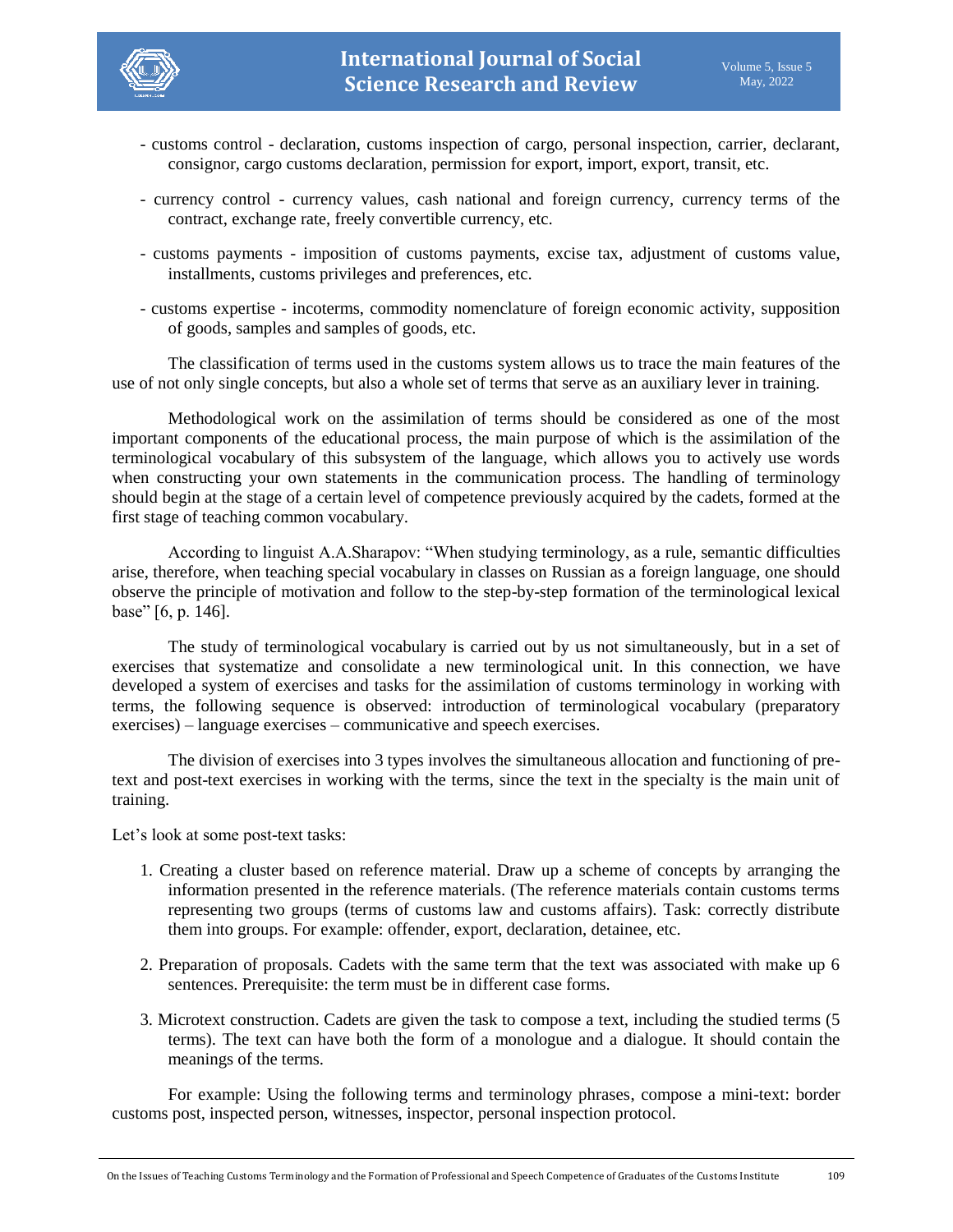

4. Work on mental maps. This method of graphic expression of the processes of perception, processing and memorization of information, creative tasks is a tool for the development of memory and thinking. In the center of the sheet, cadets draw or write the object of study (in our case, the key term). The main themes and ideas associated with it diverge from the central concept in the form of branches of the first and second levels. One keyword is written on each line. Wherever possible, drawings, symbols and other graphics associated with the key term reflecting the content of the text are added. Arrows connecting different concepts on different branches are applied.

Example:



- 5. Use of multimedia tools. When demonstrating an educational film (an addition to the educational text), turn off the sound and ask the student to comment on the process, stop the frame and suggest continuing the description of the further course of the process, ask for an explanation of the process. (We have developed educational videos with the participation of the cadets themselves at border customs posts)
- 6. Trainings: a) "The fourth extra". It is necessary to remove an extra term in a row, justify your choice; b) "Continue the sentence", etc. For example: Enter the missing terms. The number of letters in them is indicated by numbers.

Customs  $...(6)$ , Officer's  $...(6)$ , Service (10), Official  $...(4)$ , Law enforcement  $...(5)$ , Preinvestigation ... (8), Constitutional (5).

When developing a set of exercises, we took into account all the main components of the process of teaching the Russian language for official purposes, among which we will highlight: the conditions of training (vocational training is carried out in Uzbek), the level of language, speech and methodological training of cadets, taking into account the native language. All tasks developed in our complex complement each other and contribute to the successful training of cadets in reading and mastering customs terminology. By offering such tasks and monitoring their implementation, we aimed to facilitate the work of cadets on the text, bringing it closer and controlling its understanding.

### *Conclusion*

Thus, the use of various communicative and speech exercises aimed at mastering terminological vocabulary in the process of teaching Russian in a non-linguistic university not only contributes to improving the skills of speech expressiveness, but also, forming a terminological vocabulary, increases the level of professional language readiness of the future specialist.